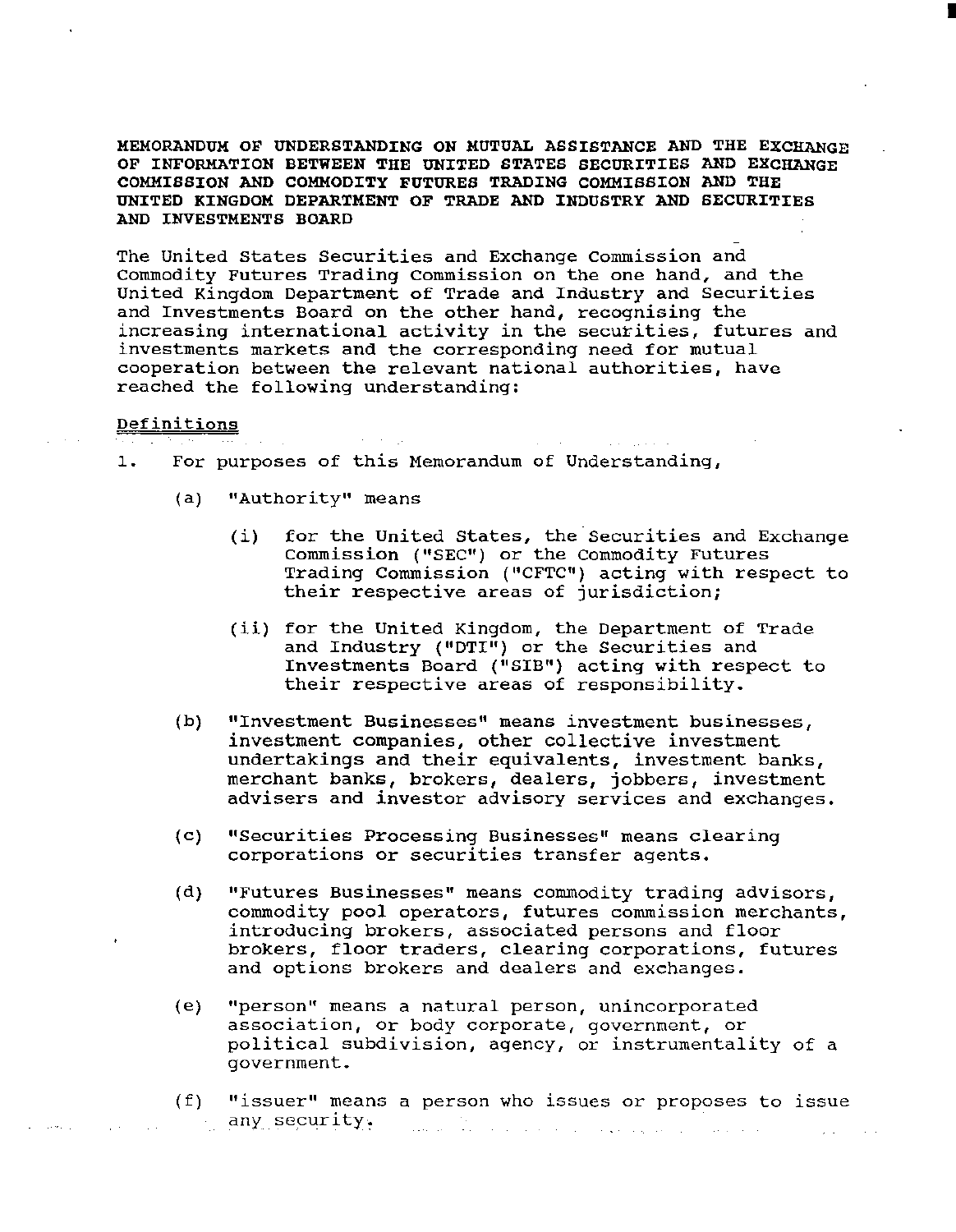- (g) (1) "requested Authority" means an Authority to whom a request under this Memorandum is addressed;
	- (2) "requesting Authority" means an Authority making a request under this Memorandum.

I

- (h) "legal rule or requirement" means:
- (1) for securities, those laws, regulations and requirements of the United States and the United Kingdom relating to:
	- (A) insider trading in relation to any security;
	- (B) misrepresentation or the use of fraudulent, deceptive or manipulative practices in connection with the offer, purchase or sale of any security;
	- (C) the making of a false or misleading statement or any material omission in any application or report made to the Authorities;
	- (D) the conduct of Investment or Securities Processing Businesses or reporting requirements imposed on such Businesses;
	- (E) the financial and other qualifications of those engaged in or in control of Tnvestment or Securities Processing Businesses;
	- (F) the duty to comply with reporting requirements of persons whose securities or sponsored depository receipts in respect of such securities are registered or publicly traded;
	- (G) the disclosure of interests in the securities of companies; and
	- (H) the duties of issuers of and offerors for securities to make full and fair disclosure of information relevant to investors.
- (2) for futures, those laws, regulations and requirements of the United States and the United Kingdom relating to:
	- (A) misrepresentation or the use of fraudulent, deceptive or manipulative practices in connection with the offer, purchase or sale of any futures or options contract;
	- (B) the making of a false or misleading statement or any material omission in any application or report made to the Authorities.

 $\sim$  , , ,

 $\sim 10^{11}$  km s  $^{-1}$ 

 $\sim 44$  and  $\sim$ 

 $\mathcal{O}(2\pi)$  , where  $\mathcal{O}(2\pi)$  is the contribution of  $\mathcal{O}(2\pi)$ 

 $-$ PAGE N° 2

 $\Delta\Delta\sim\Delta\sim\Delta\omega$ 

**Contractor**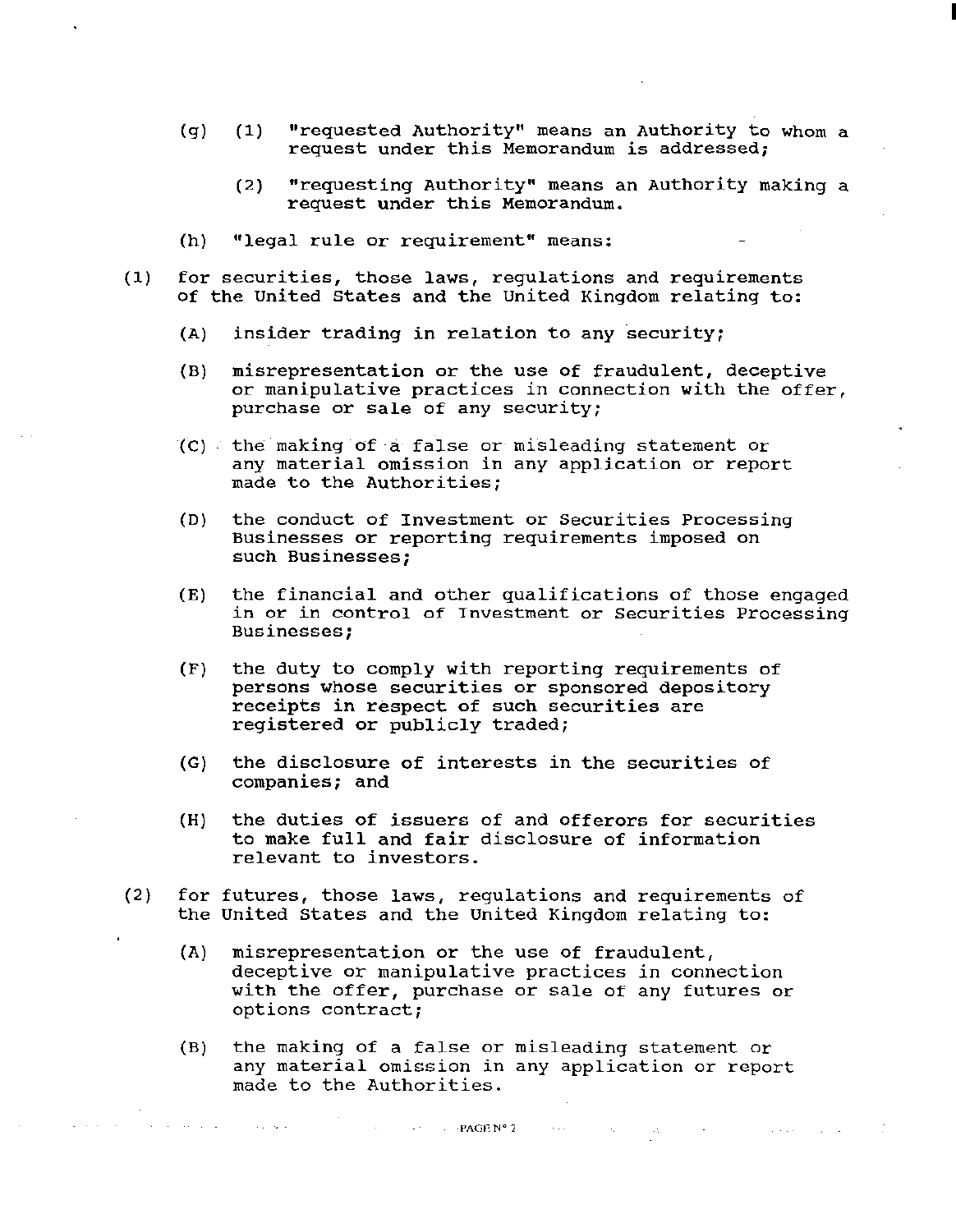- (C) the conduct of futures or options trading on, or subject to the rules of, the markets of the requesting Authority;
- (D) the conduct of Futures Businesses or reporting requirements imposed upon such Businesses; and
- (E) the financial and other qualifications of those engaged in or in control of Futures Businesses.
- 2. The parties recognise that while in their laws, regulations and requirements they may define terms differently, requests for assistance will not be denied solely on the grounds of differences in the definitions used by the requesting and requested Authorities.

## Part I: consultations on Matters of Mutual Interest

3. The Authorities intend to engage in consultations about mutually agreeable approaches designed to enhance the integrity and efficiency of the securities and futures markets of the United States and the United Kingdom, the exercise of market oversight functions and the protection of investors, while avoiding the conflicts that may arise from the application of differing regulatory laws, regulations and practices.

#### Part II: General Principles

**Contractor** 

- 4. This Memorandum sets forth the basis upon which the United States Authorities and the United Kingdom Authorities reciprocally propose to provide assistance for the purpose of facilitating the performance of their respective functions regarding the laws, regulations and requirements of the United States and the United Kingdom. Such assistance will be provided even where the subject matter of the request for assistance does not constitute a violation of the laws, regulations and requirements of the requested<br>Authority. In these circumstances the requesting Authority In these circumstances the requesting Authority will determine whether particular conduct could be a violation of its laws, regulations and requirements.
- 5. This Memorandum sets forth a statement of intent of the Authorities regarding mutual assistance and the exchange of information between the Authorities. Accordingly, the provisions of this Memorandum will not give rise to a right on the part of any private person, directly or indirectly, to obtain, suppress or exclude any evidence or to challenge the execution of a request for assistance under this Memorandum.

where the contract of the contract of  $\mathsf{PAGE}\,\mathsf{N}^{\mathsf{d}}(\mathsf{3})$  , we can contribute

الموارد المستقبل والمتناوب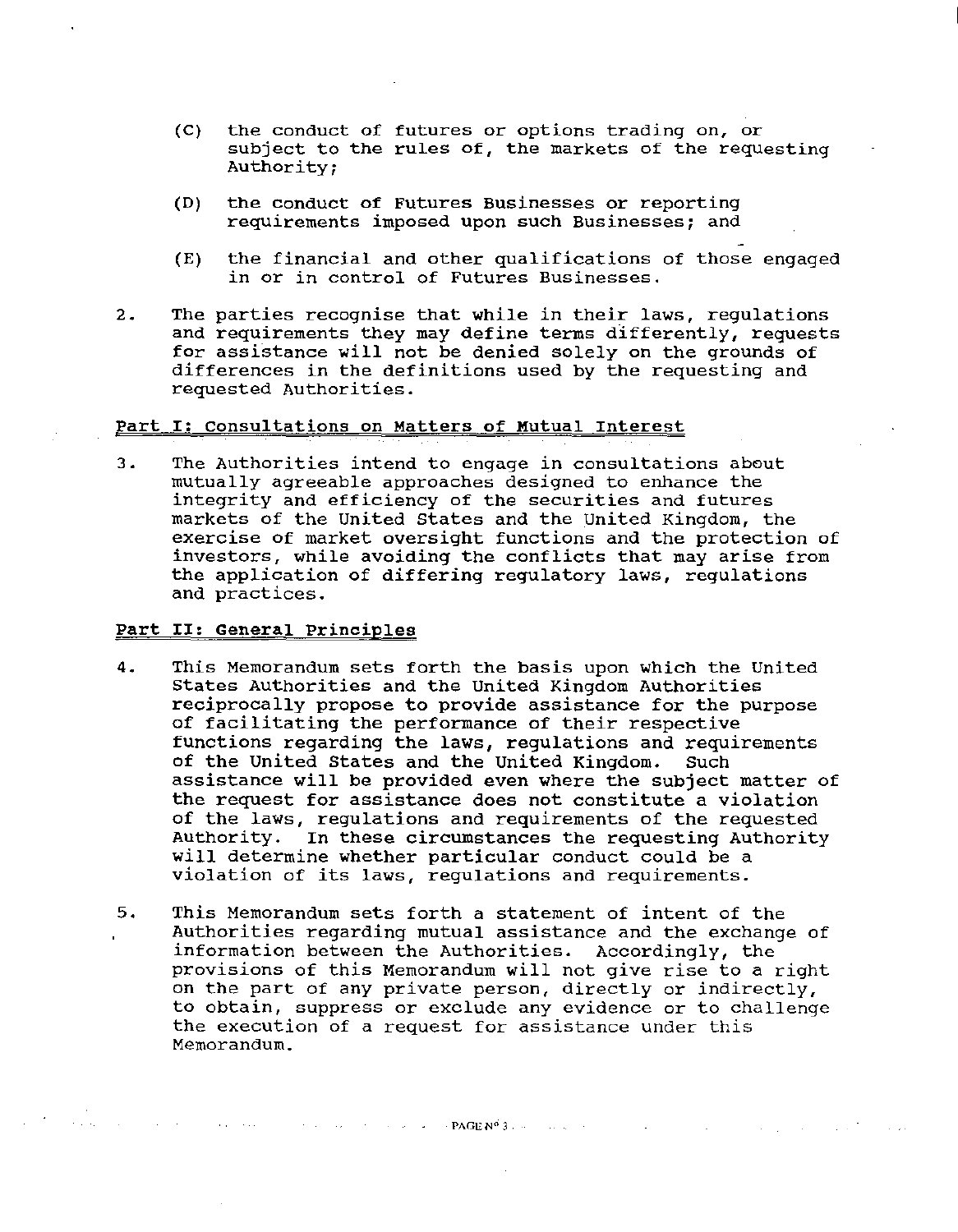- 6. In response to requests that satisfy the terms of Part III of this Memorandum, and subject to the conditions set out in Part IV, each Authority will provide the fullest possible measure of mutual assistance to the other subject to its law and national policy. such assistance may include:
	- (a) providing access to information in the files of the requested Authority;

I

- (b) questioning or taking the testimony of persons designated by the requesting Authority;
- (c) obtaining specified information and documents from persons;
- (d) conducting compliance inspections or examinations of Investment or Futures Businesses; and
- (e) permitting the representatives of the requesting Authority to participate in the conduct of the enquiries made by the requested Authority pursuant to (b) through (d) of this paragraph.
- 7. The Authorities recognise the need and desirability of providing mutual assistance and exchanging information to assist each other in securing compliance with their respective legal rules or requirements. However, assistance may be denied on grounds of public interest.
- 8. The Authorities have defined "legal rule or requirement" to ensure that assistance will be provided in the maximum number of circumstances. However, the Authorities acknowledge that certain requests may relate to a possible breach of laws, regulations and requirements that involve an assertion of jurisdiction not recognised by a requested Authority. Where a requested Authority considers that an assertion of jurisdiction in a matter that is the subject of a request would conflict seriously with and prejudice its sovereign interests the request will be denied.
- 9. The Authorities recognise that, so long as there are differences in the scope of the laws, regulations and requirements applied in each country, conduct prohibited by the Authorities in one country may not be prohibited by the Authorities in the other. The Authorities intend to engage in consultations about individual cases falling outside the scope of the definition of legal rule or requirement to determine whether assistance will be provided in such cases.

PAGE Nº 4 de la page de la page de la page de la page de la page de la page de la page de la page de la page de la page de la page de la page de la page de la page de la page de la page de la page de la page de la page de

 $\mathcal{L}(\mathcal{A})$  and  $\mathcal{L}(\mathcal{A})$  are  $\mathcal{L}(\mathcal{A})$  . In the  $\mathcal{L}(\mathcal{A})$ 

to the corresponding to the corresponding to the corresponding  $\mathcal{O}(\mathbb{R}^2)$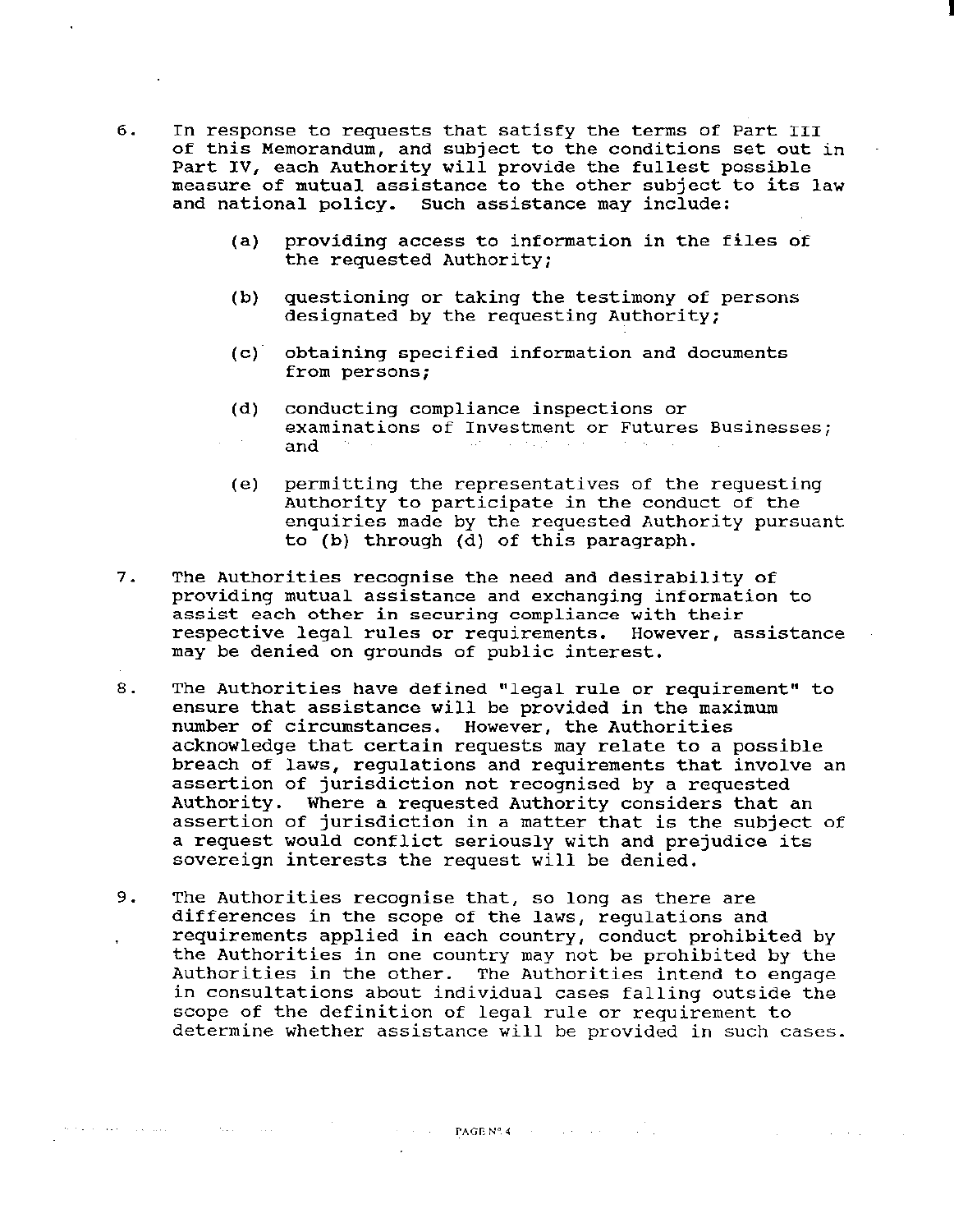- 10. Either the DTI or the SIB may refer a request to the other and, if it does so, it will at the same time notify the requesting Authority.
- 11. This Memorandum does not extend to information held by the DTI solely by virtue of powers and functions that relate to matters other than securities, investments, futures or company law.

#### Part III: Requests for Information

- 12. Any request for information made under this MemorandUm will satisfy the following requirements:
	- (a) wherever possible it will be in writing but in cases of urgency it may be oral, and confirmed in writing within 10 days; المتحدث والمتواطئ والمتحدث
	- (b) it will clearly specify the following:
		- $(i)$ the information requested;
		- $(iii)$ the general purpose for which the information is sought, indicating in particular the legal rule or requirement pertaining to the matter that is the subject of the request;
		- (iii) a description of the conduct and its connection with the jurisdiction of the requesting Authority. However, where the legal rule or requirement in question is that a person be fit or qualified to set up or carry on an Investment, Securities Processing or Futures Business, or otherwise involves the conduct or qualifications of an Investment, Securities Processing or Futures Business, it is sufficient compliance with this subparagraph to specify that information is sought for that purpose;
		- (iv) the identity of the person, if known, whose conduct causes concern. However, where the relevant rule or requirement falls within paragraph  $1(h)$   $(1)$   $(A)$  through  $(C)$  or  $1(h)$  (2) (A) and (B) above, it is sufficient compliance with this subparagraph to specify that information is sought concerning the purpose specified in accordance with (ii) above in order to identify the person(s) against whom proceedings or actions are to be, or may be, taken; and

 $\mathcal{L}^{\text{max}}$  is the contraction of  $\text{PAGE}(\mathbb{N}^{\text{op}}(\mathbb{S}))$  , and the contraction of the property  $\sim 10^{11}$  and  $\sim 10^{11}$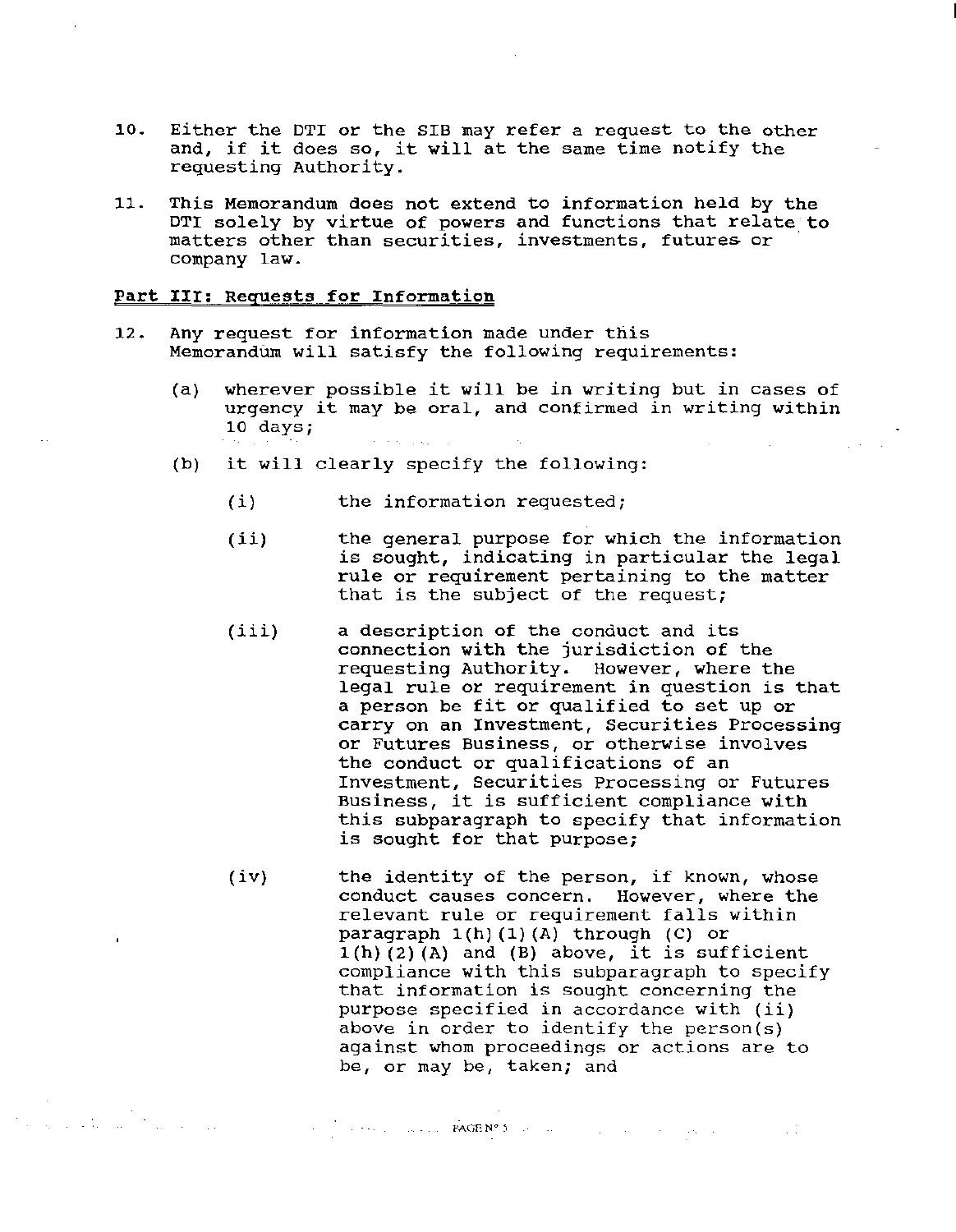(v) where it is apparent to the requesting Authority that another person may obtain the information for a purpose other than securing compliance with or enforcing the legal rule or requirement specified under subparagraph (ii) above in respect of the person(s) (if any) specified under subparagraph (iv) above, to the extent permitted by the laws of the jurisdiction of the requesting Authority, the particulars of that person and that person's interest; and

I

- (vi) particular procedures contemplated in Part IV of this Memorandum that it requests be utilised for questioning, taking testimony or conducting inspections;
- $(c)$  it will be addressed to one of the requested Authority's contact officers listed in Annex I, or that person's nominee, pursuant to written notice to the requesting Authority; and
- (d) the requested information must be reasonably relevant to securing compliance with the legal rule or requirement specified in the request.

In any case where a requested Authority is not satisfied that a request fully complies with the requirements of this paragraph, it may require the Director of the Office of International Affairs of the SEC or the Director of the Division of Enforcement of the CFTC, or the Under Secretary, Financial Services Division, DTI, or the Group Director, Compliance and Enforcement of the SIB, where applicable, to certify that the request is cognisable under the terms of this Memorandum. A requested Authority may not challenge such a certification except on substantial grounds which will be fully stated in writing.

### Part IV: Procedures for questioning or taking testimony and conducting inspections

13. In accordance with paragraph 6:

 $\mathcal{O}(\mathcal{A}^{\mathcal{A}})$  , where  $\mathcal{O}(\mathcal{A}^{\mathcal{A}})$  and  $\mathcal{O}(\mathcal{A}^{\mathcal{A}})$ 

- (a) questioning or taking the testimony of persons, if requested, will be conducted in the same manner and to the same extent as investigations or other proceedings under the laws of the jurisdiction of the requested Authority;
- (b) when requested by the requesting Authority, questioning or taking testimony will be conducted under oath and a transcript will be made;

and a strategic

**PAGE N° 6**  $\begin{bmatrix} 1 & 1 & 1 \\ 1 & 1 & 1 \end{bmatrix}$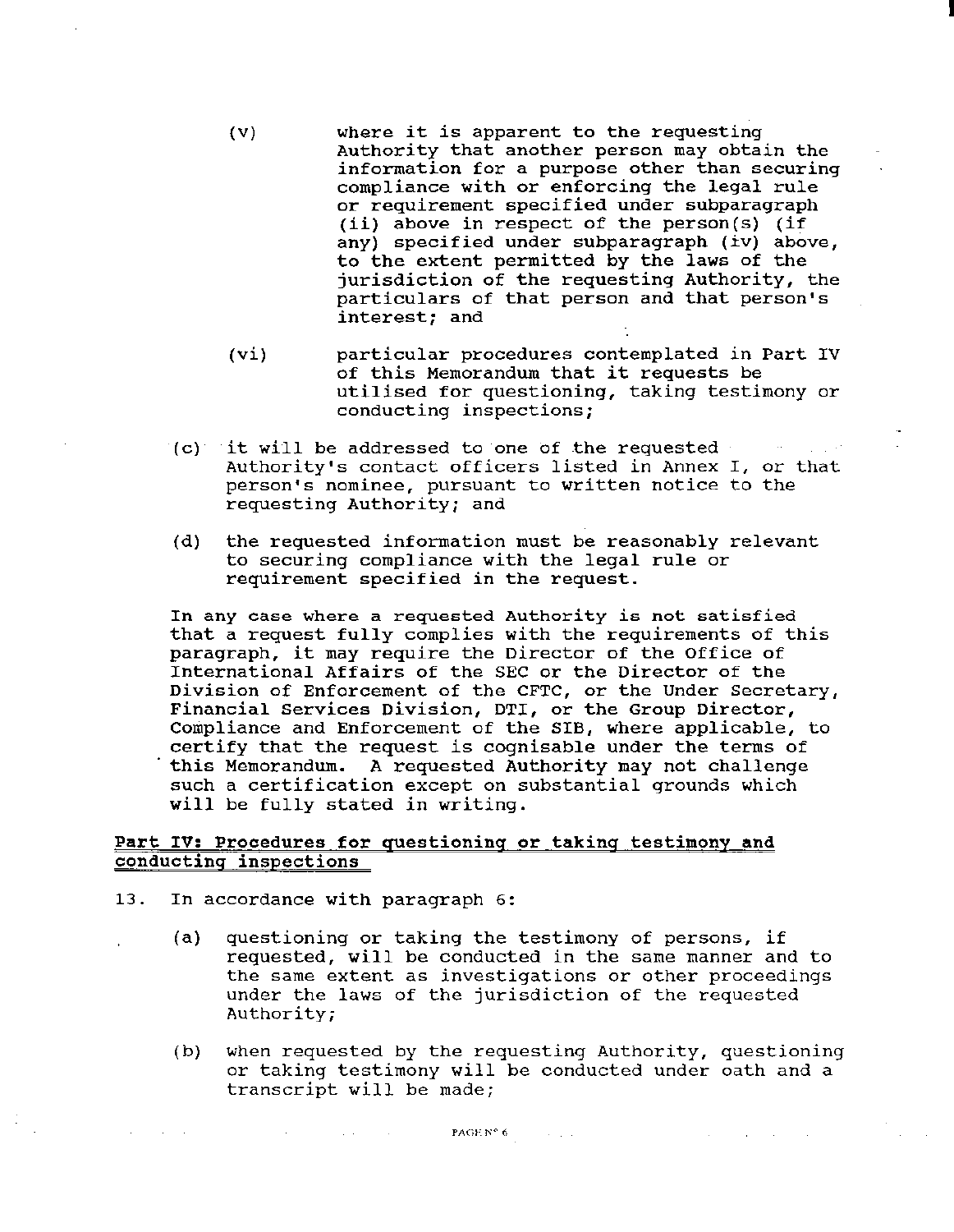- (c) a representative of the requesting Authority may be present at the questioning or testimony, may prescribe specific questions to be asked of any witness and, pursuant to paragraph 14 of this Memorandum, may otherwise participate in the examination of any witness.
- 14. Subject to the following conditions, a requested Authority may grant a request made by the requesting Authority that a person or persons designated by the requesting Authority, including representatives of the requesting Authority, be permitted to conduct the interrogation of any person, or participate in the inspection or examination of the books and records of an Investment or Futures Business or its custodian or agent:
	- (a) the requesting Authority must specify the reasons for this request;
	- (b) the request may be granted or denied by the requested Authority in its discretion. The requested Authority may impose such conditions on the participation of the requesting Authority as it deems appropriate;
	- (c) if the request is granted and the laws of the jurisdiction of the requesting Authority require the opportunity for the witness to consult with legal counsel, or for counsel to the witness to pose questions to the witness, such participation **will,**  subject to (b) above, be permitted; and
	- (d) if the request is denied, the Authorities agree to consult pursuant to paragraph 24 of this Memorandum concerning the reasons for the denial and the circumstances under which the request might be granted.
- 15. Notwithstanding any other provision of this Memorandum, any person providing testimony, information or documents as a result of a request made under this Memorandum will be entitled to all the rights and protections of the laws of<br>the jurisdiction of the requested Authority. Where the jurisdiction of the requested Authority. assertions are made regarding other rights and privileges arising exclusively pursuant to the laws of the jurisdiction of the requesting Authority, the Authorities will consult to determine the most appropriate way to proceed.

PAGE N° 7

 $\mathcal{O}(\mathcal{A})$  and  $\mathcal{O}(\mathcal{A})$  and  $\mathcal{O}(\mathcal{A})$  and  $\mathcal{O}(\mathcal{A})$ 

**Police Andrew**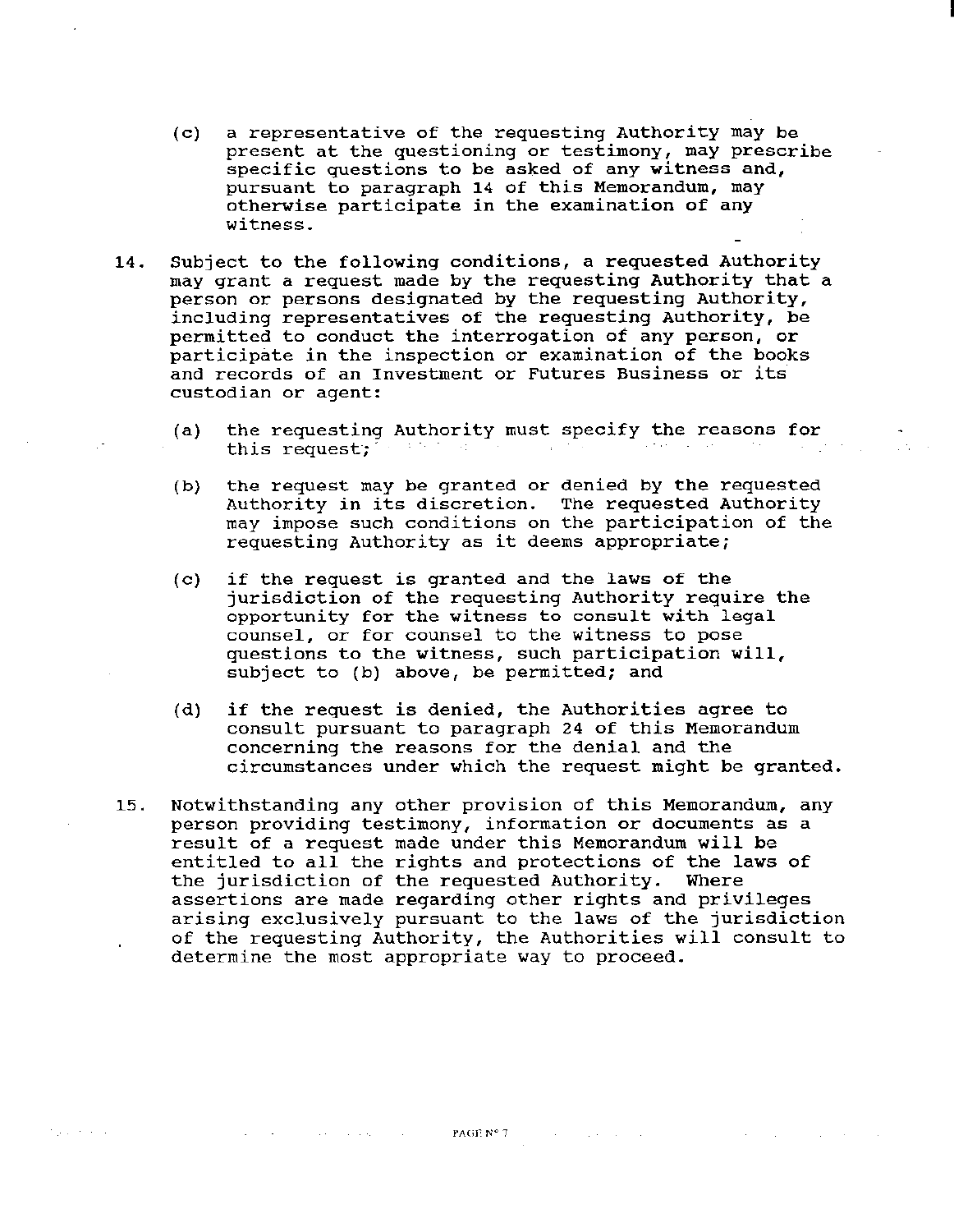## Part V: Permissible Uses and Confidentiality

- 16. Information received will be used solely for the purpose of:
	- (a) securing, through enquiries, investigations or litigation, compliance with or enforcement of the legal rule or requirement specified in the request, provided that the information may be used to secure compliance with or enforcement of other applicable legal rules or requirements in proceedings in which a violation of the legal rule or requirement specified in the request is alleged;

I

- (b) securing compliance with or enforcement of a legal rule or requirement that was not specified in the request in proceedings in which a violation of the legal rule or requirement specified in the request is not alleged, if prior- to such use, the requesting Authority informs the requested Authority of its intention to use the information for such purposes and the requested Authority does not object; or
- (c) conducting civil or administrative enforcement proceedings, assisting in a criminal prosecution, or conducting any investigation related thereto for any general charge applicable to the violation of the legal rule or requirement identified in the request.
- 17. The requesting Authority will keep confidential any information provided under this Memorandum subject to the terms of this paragraph, unless it is disclosed in furtherance of the purpose for which it was requested under paragraph 16 above:
	- (a) except as contemplated by paragraph 16 above, the requesting Authority will not offer the information to, and will use its best efforts to ensure that it is not obtained by, any other person. Unless otherwise agreed, in the event that such information is obtained by any public body, the requesting Authority will use its best efforts to ensure that it will not be used by that body in any way that involves its disclosure to any other person;
	- (b) if the requesting Authority becomes aware that the information has been or is likely to be disclosed otherwise than as contemplated by paragraph 16 above, it will inform the requested Authority of the situation; and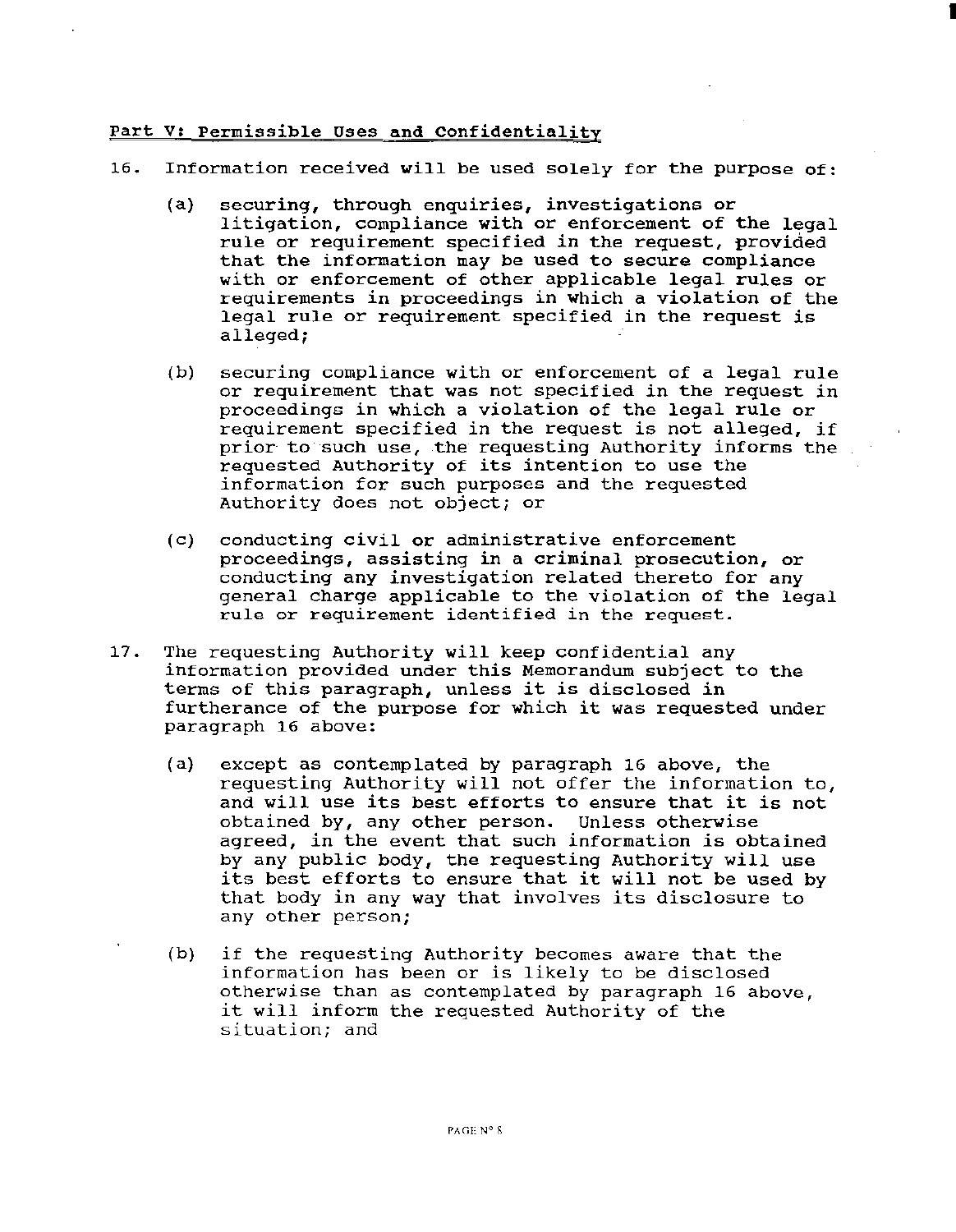(c) after the requesting Authority has terminated the matter for which assistance has been requested under this Memorandum, upon request of the requested Authority, it will return to the requested Authority, to the extent permitted by the laws of the jurisdiction of the requesting Authority, all documents and copies thereof not already disclosed in proceedings referred to in paragraph 16 above, and other material disclosing the content of such documents, other than material generated as part of the deliberative, investigative, internal or analytical process of the requesting Authority, which may be retained.

I

- 18. Any document or other material provided by an Authority in response to a request under this Memorandum and any copies or other material disclosing its content, other than material generated as part of the deliberative, investigative, internal or analytical process of the requesting Authority, will not become the property of the requesting Authority, and must be redelivered to the requested Authority without delay on demand to the extent permitted by the laws of the jurisdiction of the requesting Authority; provided that such demand may be made only if the requested Authority has reason to believe that the information has been or is likely to be disclosed or used otherwise than as contemplated by paragraph 16 above.
- 19. Each Authority will keep confidential to the extent permitted by law any request for information made under this Memorandum and any matters arising in the course of its operation, including consultation under this Part or Part I of this Memorandum, unless:
	- (a) such disclosure is absolutely necessary to carry out the request; or
	- (b) the other Authority waives such confidentiality.

A requesting Authority may specify that if the requested Authority considers such disclosure to be absolutely necessary, then the Authorities will consult before such disclosure is made.

This paragraph does not apply to general matters of proper public interest relating to the operation of this Memorandum.

## Part VI: Other Means of Obtaining Information

20. The Authorities have various powers to obtain information in the exercise of regulatory functions that are within the scope of this Memorandum. If, in the exercise of its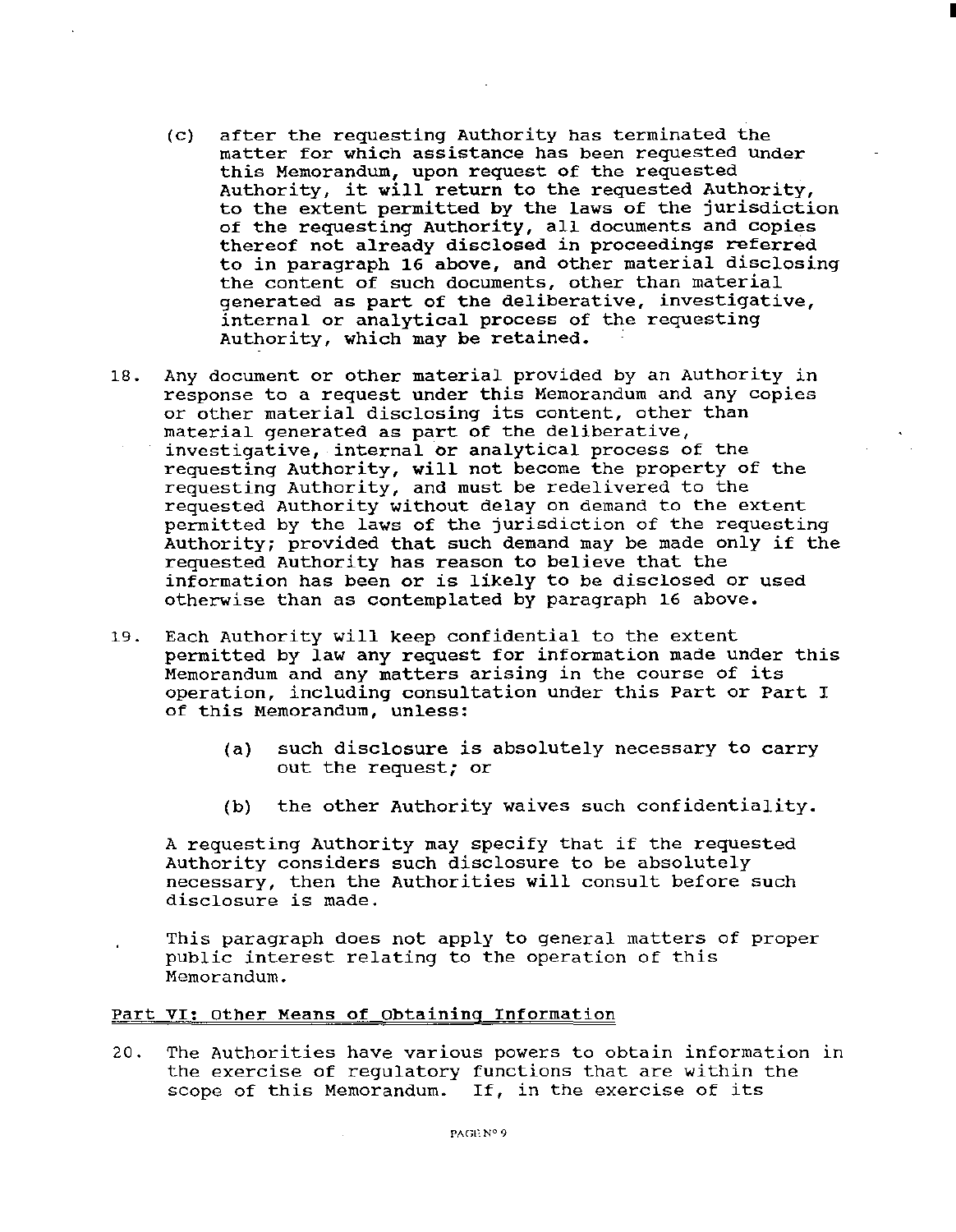powers, any Authority obtains information that it recognises as clearly giving rise to a suspicion of a breach of any legal rule or requirement of any other Authority, then it will, to the extent permitted by law, offer to provide such information to such Authority for any purpose, and subject to compliance by the other with any conditions that would have been applicable had a request pursuant to this Memorandum been made.

- 21. Where one Authority wishes to make enquiries of, or seek information from, a person within the territory of another Authority on a voluntary basis, the enquiries will be conducted in accordance with arrangements agreed between the Authorities.
- 22. The execution of this Memorandum will not prejudice the respective positions of the Authorities concerning the use of procedures for obtaining information other than as provided for in this Memorandum.

#### Part VII: Costs

23. When the costs of providing or obtaining information under this Memorandum are substantial, the requested Authority may require the requesting Authority to undertake to pay those costs. In such an event the relevant Authorities will consult on the issue at the request of either Authority.

#### Part VIII: Consultations and Waiver

- 24. The Authorities will keep the operation of this Memorandum under continuous review and consult with a view to improving its operation and resolving any matters. In particular, any Authority will consult another Authority upon request in the event of:
	- (a) a request being denied in whole or in part;
	- (b) a change in market or business conditions or in the laws, regulations or requirements governing the matters mentioned in paragraph l(h) above, or any other difficulty arising which makes it necessary to amend or extend this Memorandum in order to achieve its purposes; or
	- (c) an assertion by the requested Authority that the provision of assistance would be so burdensome as to disrupt the proper performance of its functions.
- 25. Where the specific conduct set out in the request for assistance may constitute a breach of a legal rule or requirement in both the territory of the requesting and the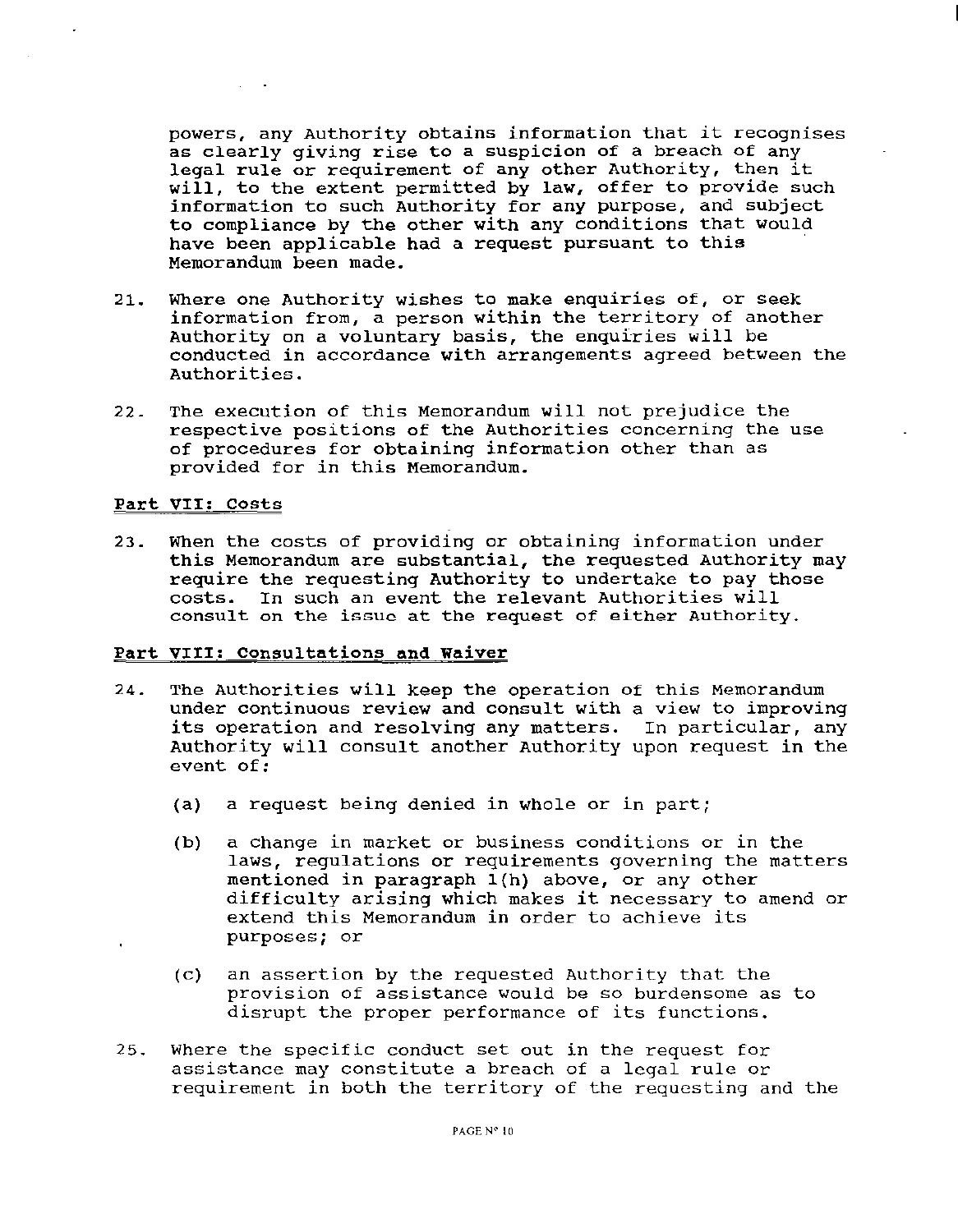requested Authorities, the relevant Authorities will consult in order to determine the most appropriate means for each Authority to provide assistance.

I

- 26. In cases where the requested Authority is either the SEC or CFTC, denial of a request under paragraph 7 or 8 will be made by its respective Commission after consultatien with relevant officials within the United States Government, and in cases where the requested Authority is a UK Authority, such a denial will be made by the Secretary of State.
- 27. Any of the conditions of this Memorandum may be relaxed or waived by mutual agreement.

#### Part IX: Termination

28. This Memorandum will continue to have effect unless terminated by the SEC and CFTC, on the one hand, or the DTI and SIB, on the other hand, by giving 30 days advance written notice to the other Authorities that the understandings set out herein are no longer to have effect. Such notice may in particular be given in consequence of a change in the laws or regulations applicable to any matter governed by this Memorandum which is regarded by an Authority as material and in the absence of an agreed<br>amendment to take account of the change. The SEC, CFTC, DTI amendment to take account of the change. or SID may withdraw from participation in this MOU only with respect to areas of the Memorandum regarding that Authority's areas of competence and the arrangements relating thereto. Termination by the DTI may take effect with respect to the areas within the competence of the SEC and/or the CFTC and the arrangements relating thereto and will be so specified.